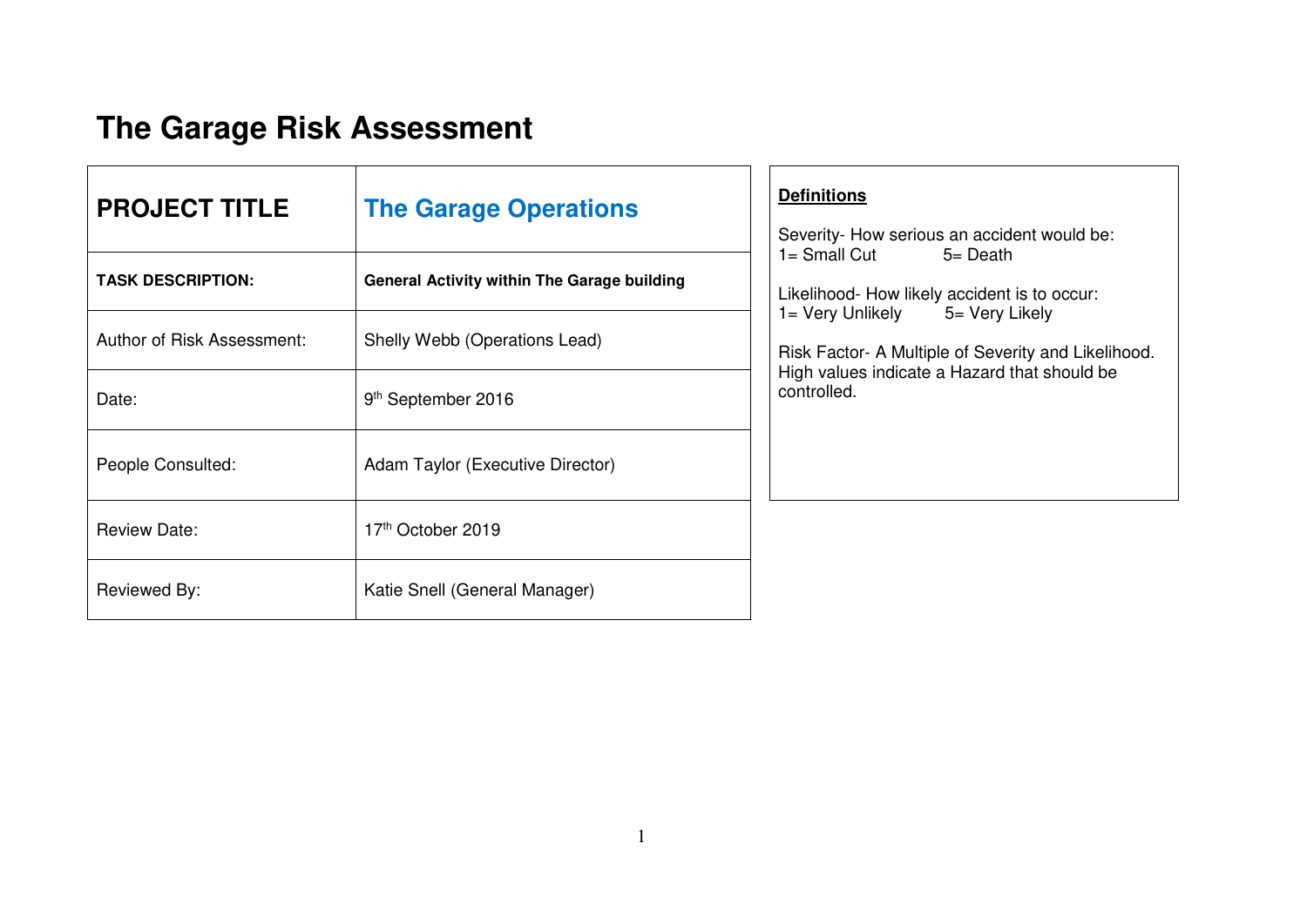| <b>The Garage Venue</b>                                                       |                          |                |            |                    |                                                                                                                                                                                                                                                                                                                                                                                                                                                                                                                            |          |                |                    |  |  |
|-------------------------------------------------------------------------------|--------------------------|----------------|------------|--------------------|----------------------------------------------------------------------------------------------------------------------------------------------------------------------------------------------------------------------------------------------------------------------------------------------------------------------------------------------------------------------------------------------------------------------------------------------------------------------------------------------------------------------------|----------|----------------|--------------------|--|--|
|                                                                               | <b>Uncontrolled Risk</b> |                |            |                    | <b>Controlled Risk</b>                                                                                                                                                                                                                                                                                                                                                                                                                                                                                                     |          |                |                    |  |  |
| Hazard                                                                        | Type of Harm             | Severity       | Likelihood | <b>Risk Factor</b> | <b>Control Measures</b>                                                                                                                                                                                                                                                                                                                                                                                                                                                                                                    | Severity | Likelihood     | <b>Risk Factor</b> |  |  |
|                                                                               |                          | $1 - 5$        | $1 - 5$    | $1 -$<br>25        |                                                                                                                                                                                                                                                                                                                                                                                                                                                                                                                            | $1 - 5$  | $1-5$          | $1 -$<br>25        |  |  |
| <b>Doors</b>                                                                  | <b>Trapped fingers</b>   | $\mathbf 1$    | 3          | 3                  | All doors have mechanisms so that they close very slowly and gently.<br>Automatic entrance doors with sensors; will not close if there is an<br>obstruction.                                                                                                                                                                                                                                                                                                                                                               | -1       |                |                    |  |  |
| <b>Floor surfaces</b>                                                         | Slip, trip, fall         | $\overline{2}$ | 3          | 6                  | Level Floor Areas. Non-slip floor surfaces provided in the form of carpet<br>tiles. Non slip mats at entrance. Adequate lighting throughout. Daily<br>Cleaning Schedule. Regular checks on condition of flooring. Appropriate<br>footwear only is to be worn in dance studios (e.g. dance shoes, trainers).<br>Movement during sessions should be controlled and children discouraged<br>from running or sliding on floors. Adequate first aid provision available on<br>site. First aid boxes at reception and backstage. | 2        | $\overline{c}$ |                    |  |  |
| Stairways - Slip,<br>trip, fall                                               | Sprain, strain, cut.     | 3              | 3          | 9                  | Handrail provided, with mesh to handrail height. Non-slip strip provided.<br>Highlighted step edge with luminous strips. Even step height. Landings<br>provided. Trip hazards removed. Lift.                                                                                                                                                                                                                                                                                                                               | 3        | $\overline{c}$ | 6                  |  |  |
| Plug sockets,<br>electrical<br>equipment, flight<br>cases, trailing<br>cables | Electrocution,<br>burns  | 5              | 3          | 15                 | All equipment provided as new with warranties. All electrical equipment<br>undergoes yearly PAT test. Technical gallery, control room and dimmer<br>room kept locked at all times. Key signing out procedure. Access only if<br>accompanied by trained personnel. Warning signs placed on doors.<br>Qualified engineers only to carry out works. Major cables in control room<br>within metal casing. Other cables threaded behind work surface and<br>secured so cannot be tripped over.                                  | 5        |                | 5                  |  |  |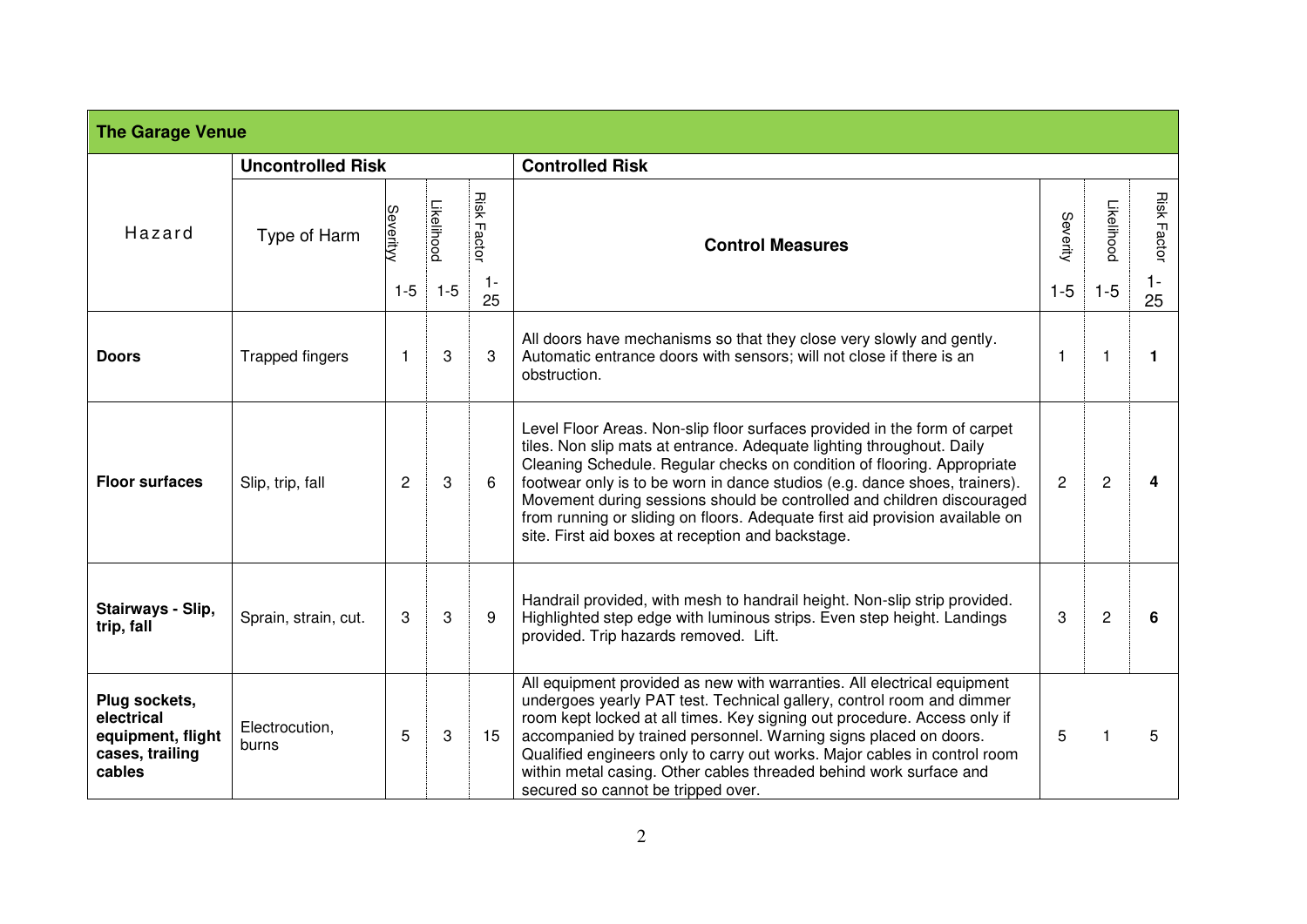| <b>Visitors with</b><br>high risk factors<br>(disabled /<br>young)- Slip,<br>trip, fall | Sprain, strain, cut.                    | 3 | 4              | 12 <sup>12</sup> | Supervision ratios established for children and young people. Staff always<br>available for assistance where required. Lifts provided. Accessible toilets<br>& shower with emergency cord and shower isolate cord provided.                                                                                                                                                                                                                                                                                                                                                                                        | 3 | $\overline{c}$ | 6  |
|-----------------------------------------------------------------------------------------|-----------------------------------------|---|----------------|------------------|--------------------------------------------------------------------------------------------------------------------------------------------------------------------------------------------------------------------------------------------------------------------------------------------------------------------------------------------------------------------------------------------------------------------------------------------------------------------------------------------------------------------------------------------------------------------------------------------------------------------|---|----------------|----|
| Passenger Lift-<br>trips,<br>claustrophobia,<br>malfunction, use<br>in fire situation.  | Panic attacks, cuts,<br>fainting        | 2 | 4              | 8                | Lift maintained by Genesis lifts. Advice given to session leaders telling<br>people not to use lift in emergency situation. Fault report system.<br>Emergency button in lift. Doors have sensors so will not shut if there is an<br>obstruction.                                                                                                                                                                                                                                                                                                                                                                   | 2 | $\overline{2}$ |    |
| <b>Fire</b>                                                                             | burns, smoke,<br>outbreak of fire.      | 5 | 3              | 15               | Fire alarm system throughout building with warning lights as well as alarm<br>sound. Smoke/heat sensors. Break glass points, extinguishers, clearly lit<br>fire exits, fire refuge areas. Fire doors throughout building. Emergency<br>lighting. Evacuation procedure in place. Regular maintenance to fire<br>control and alarm systems. Regular alarm tests. The Garage is a no<br>smoking facility. Refuge area provided on each floor with 30 minute fire<br>doors for wheelchair users in case of fire.<br>Evacuation chair. Group leaders instructed to keep register. Fire<br>evacuation sweep of building. | 5 | $\overline{2}$ | 10 |
| <b>Chemicals</b>                                                                        | fire, burns,<br>poisoning.              | 5 | $\overline{2}$ | 10               | Stored in locked cupboard, key signing out system. Authorised personnel<br>only have access to chemicals. Cleaner's trolley has locked compartment<br>in which any chemicals used can be stored. MDS sheets in cleaner's<br>cupboard.                                                                                                                                                                                                                                                                                                                                                                              | 5 |                | 5  |
| <b>Breaking mirrors</b><br>in dance studio                                              | Shattering, cuts,<br><b>lacerations</b> | 4 | 2              | 8                | Shatter proof, toughened mirrors                                                                                                                                                                                                                                                                                                                                                                                                                                                                                                                                                                                   | 4 |                |    |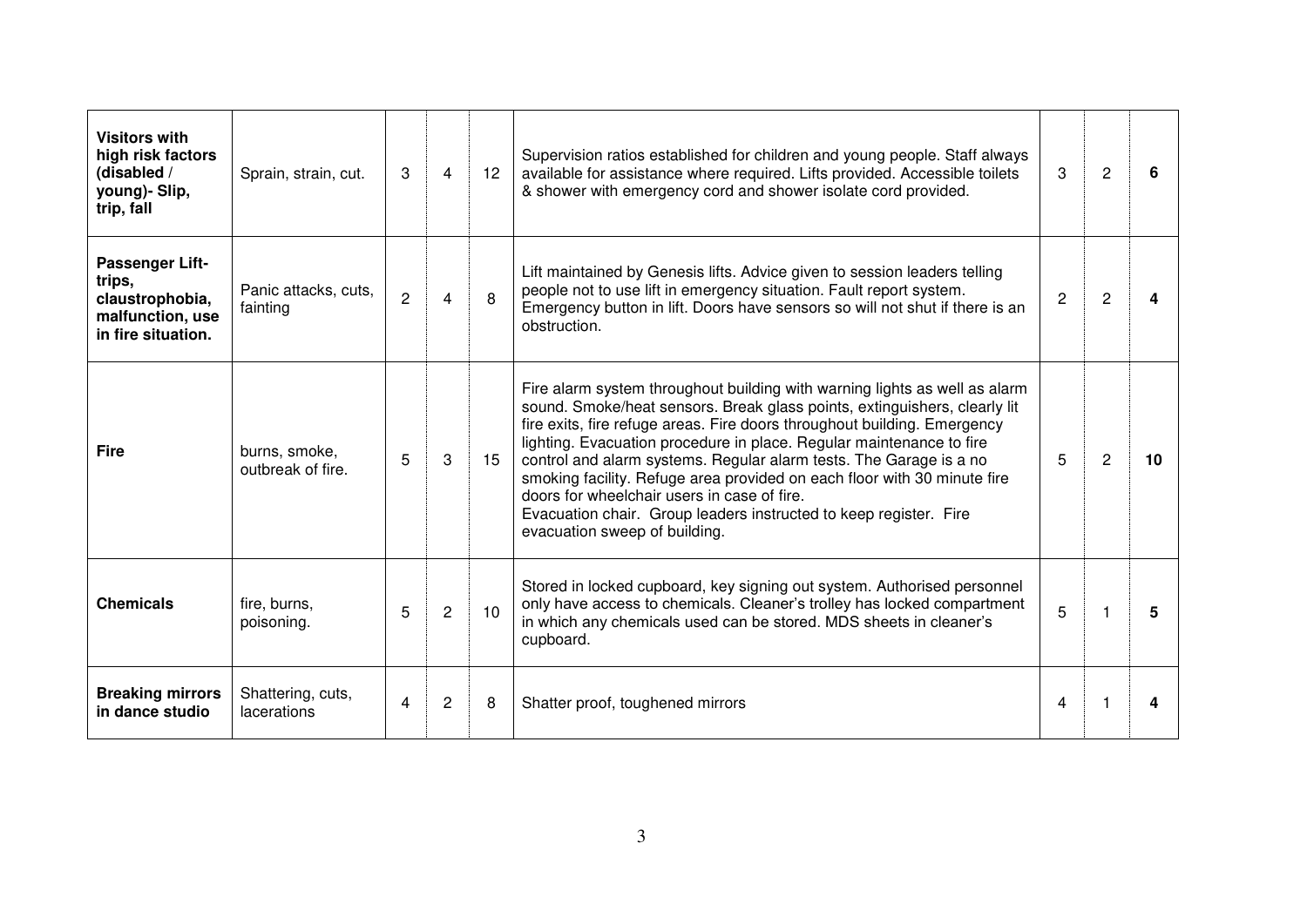| Vending<br>machines<br>toppling over         | Crushing.                                                                                                                            | 5 | $\overline{2}$ | 10 | Monitored by garage and café staff for misuse.                                                                                                                                                                                             | 5              | 1  | 5 |
|----------------------------------------------|--------------------------------------------------------------------------------------------------------------------------------------|---|----------------|----|--------------------------------------------------------------------------------------------------------------------------------------------------------------------------------------------------------------------------------------------|----------------|----|---|
| Seating in<br>auditorium-slip,<br>trip, fall | Sprain, strain, cut,<br>broken bones.                                                                                                | 3 | $\overline{2}$ | 6  | Safety rail and mesh around gallery edge, marked edge of steps, side<br>rails on bleachers. Seating and staging moved by authorised personnel<br>only. Regular bleacher servicing                                                          | 3              | -1 | 3 |
| Working on a<br>raised<br>stage/platform     | Fall from edge of<br>stage/anxiety                                                                                                   | 4 | 3              | 12 | Houselights remain on/stage areas well illuminated. Railing at edge of<br>wings when stage out. Staff vigilance, overseeing behaviour and ensuring<br>caution.                                                                             | 4              |    |   |
| <b>Backstage</b>                             | Interference with<br>tools, objects<br>and/or equipment<br>used by technical<br>team. Items falling,<br>slips, trips and<br>sprains. | 4 | 4              | 16 | Backstage areas will be used appropriately. Tutors and support staff to<br>remain vigilant, door to be locked.                                                                                                                             | 4              |    |   |
| <b>General Accident and Illness</b>          |                                                                                                                                      |   |                |    |                                                                                                                                                                                                                                            |                |    |   |
| <b>Unpredictable</b><br><b>Illness</b>       | illness                                                                                                                              | 4 |                | 4  | Adequate First Aid provision available.<br>Group leaders advised to have medical information forms and emergency<br>contact details.                                                                                                       | 4              |    |   |
| Unpredictable<br><b>Accidents</b>            | Incorrect handling<br>of the situation                                                                                               | 5 | 3              | 15 | Front of House staff trained in appropriate procedures. Adequate First Aid<br>provision available.<br>Emergency contacts and Medical questions contained on consent form,<br>copies to be held in ground floor office for quick reference. | $\overline{2}$ | 3  | 6 |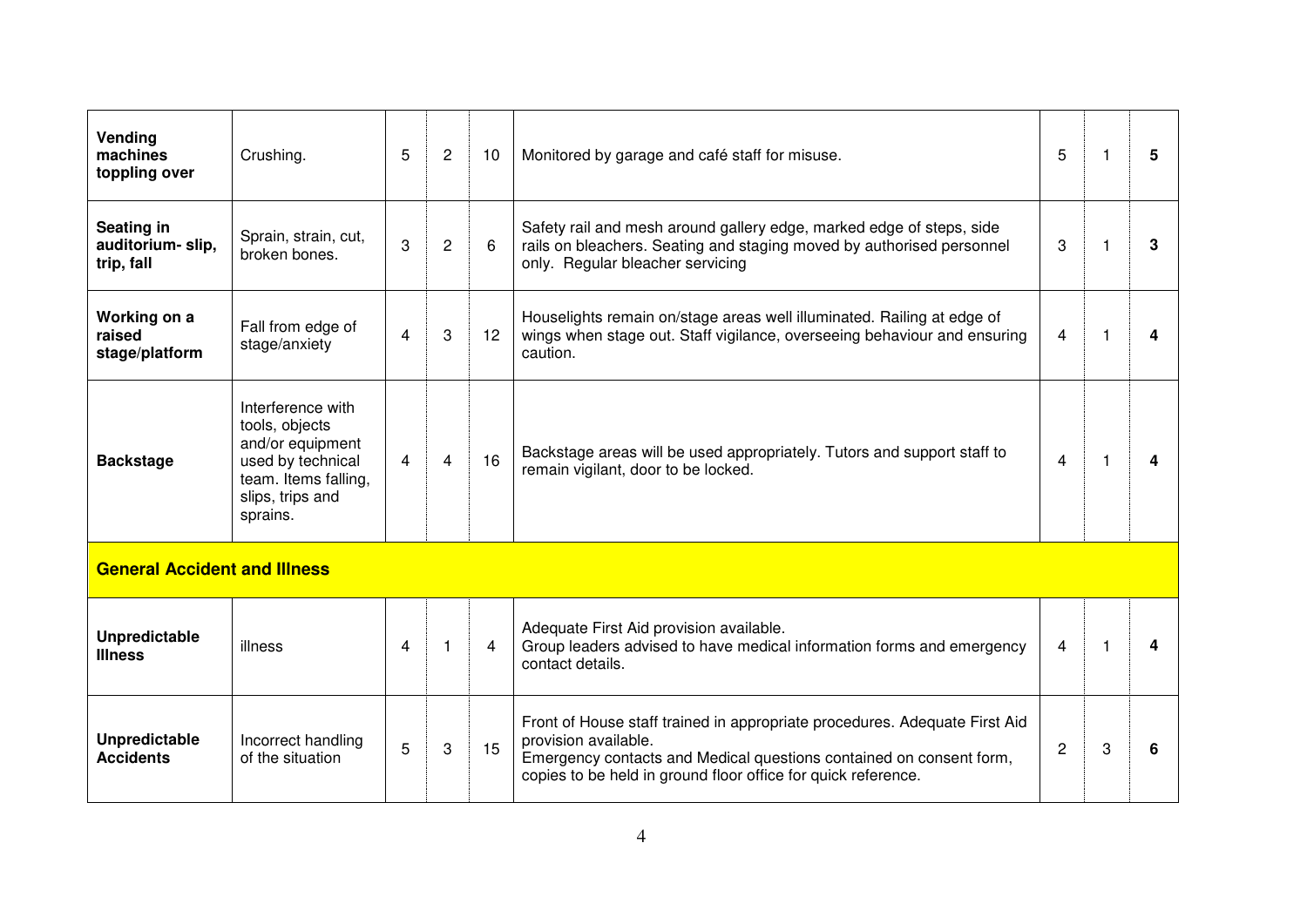|                                   | <b>Safeguarding and Child Protection</b>                                             |                |                |                 |                                                                                                                                                                                             |   |  |
|-----------------------------------|--------------------------------------------------------------------------------------|----------------|----------------|-----------------|---------------------------------------------------------------------------------------------------------------------------------------------------------------------------------------------|---|--|
| <b>Staff and tutors</b>           | Inappropriate<br>behaviour towards<br>participants                                   | 3              | 3              | 9               | Safeguarding and child protection policy in place for recruitment of staff<br>and volunteers. Adequate staff ratio provided. Code of Conduct in place<br>for all staff and team volunteers. | 3 |  |
| Unpredictable<br><b>Accidents</b> | Inappropriate<br>creative activity                                                   | $\overline{2}$ | $\overline{c}$ | $\overline{4}$  | Safeguarding and child protection policy in place for recruitment of staff<br>and volunteers. Suitably experienced staff employed.                                                          |   |  |
| <b>Lone Working</b>               | Unobserved<br>vulnerable situation                                                   | 3              |                | 3               | Lone working only when appropriate. Always in room with glass panes in<br>door. Only if young person comfortable with situation.                                                            |   |  |
| <b>Other</b><br>participants      | Aggression, bulling,<br>inappropriate<br>behaviour, sexual<br>harassment,<br>assault | 5              | $\overline{2}$ | 10 <sup>°</sup> | Code of Conduct created with group. Adequately experienced support<br>worker available to monitor behaviour and dynamic. Inappropriate<br>behaviour or intimidating language addressed.     | 5 |  |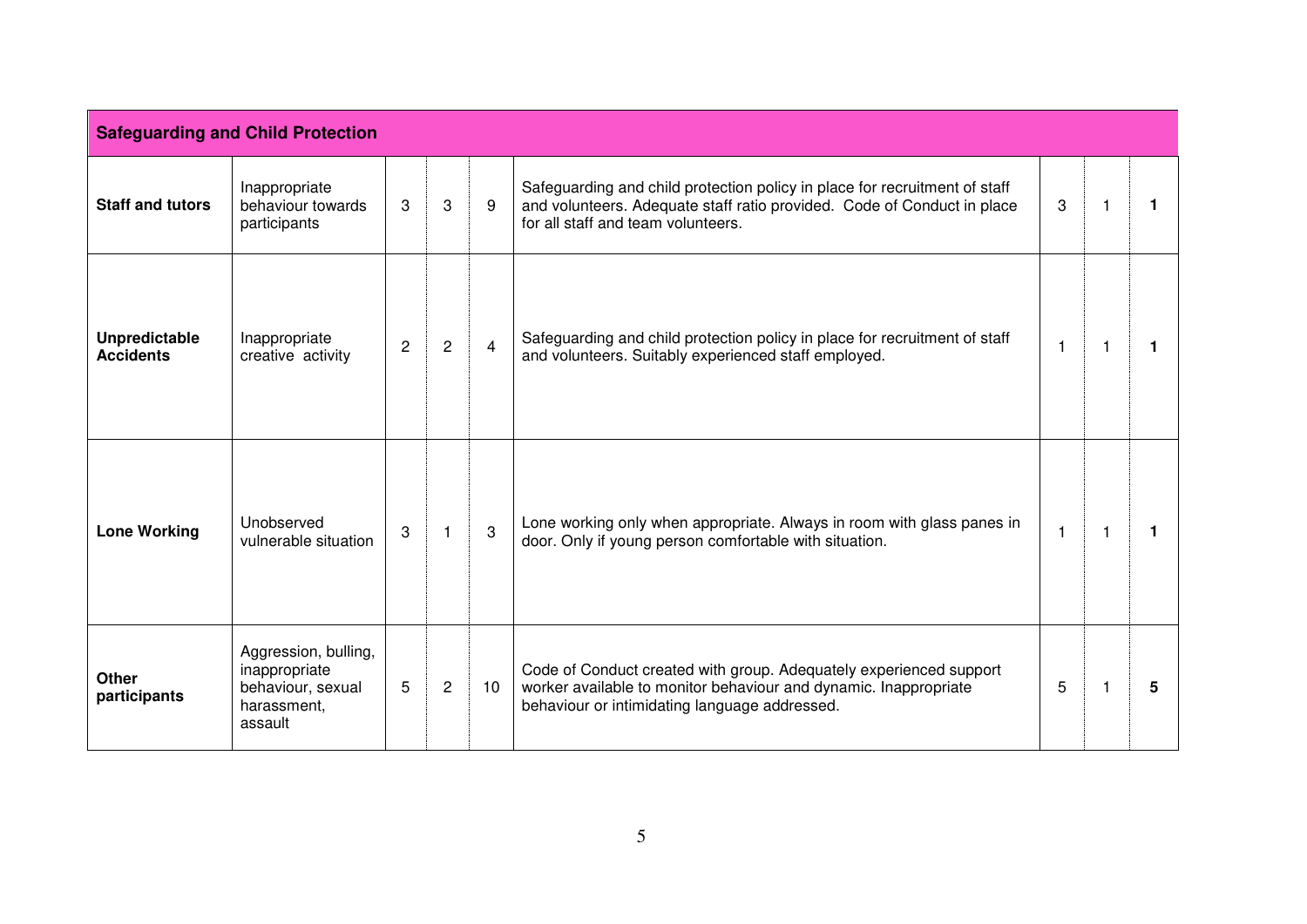| Photography<br>filming                                                                | Inappropriate<br>images released                                              | 3              | 3              | 9  | Written permission sought for use of images in photography or film                                                                   | 3            | 1              | 3              |
|---------------------------------------------------------------------------------------|-------------------------------------------------------------------------------|----------------|----------------|----|--------------------------------------------------------------------------------------------------------------------------------------|--------------|----------------|----------------|
| <b>Creating a</b><br>film/multimedia<br>project that may<br>be shown to the<br>public | Distress or other<br>unforeseen<br>consequences                               | 3              | 2              | 6  | Participants to be explained the potential end use when creating media<br>and give verbal consent for work to be used                | 3            | -1             | 3              |
| Disclosure or<br>concern                                                              | Not followed up or<br>reported, or<br>followed up<br>inappropriately          | $\overline{4}$ | 4              | 16 | Clear procedure in place and displayed in offices. Forms and procedure<br>easy to access. Lead worker and tutors aware of procedure. | 5            | 1              | 5              |
| <b>Trips and Outings</b>                                                              |                                                                               |                |                |    |                                                                                                                                      |              |                |                |
| <b>Transport</b><br>(car/minibus)                                                     | Condition of vehicle<br><b>Driving</b><br>Driver contact with<br>young people | 5              | 2              | 10 | Professional and reputable firm to be used. Adequate staff supervision<br>ensured. Seatbelts to be worn.                             | 5            | -1             | 5              |
| <b>Uncontrolled</b><br>environment                                                    | behaviour of public<br>unsafe environment                                     | 3              | $\overline{2}$ | 6  | Adequate staff supervision ensured. Excursion well planned.                                                                          | 3            | 1              | 3              |
| Open<br>environment                                                                   |                                                                               | $\overline{2}$ | 3              | 6  | Adequate staff supervision ensured. Excursion well planned.                                                                          | $\mathbf{1}$ | $\overline{2}$ | $\overline{2}$ |